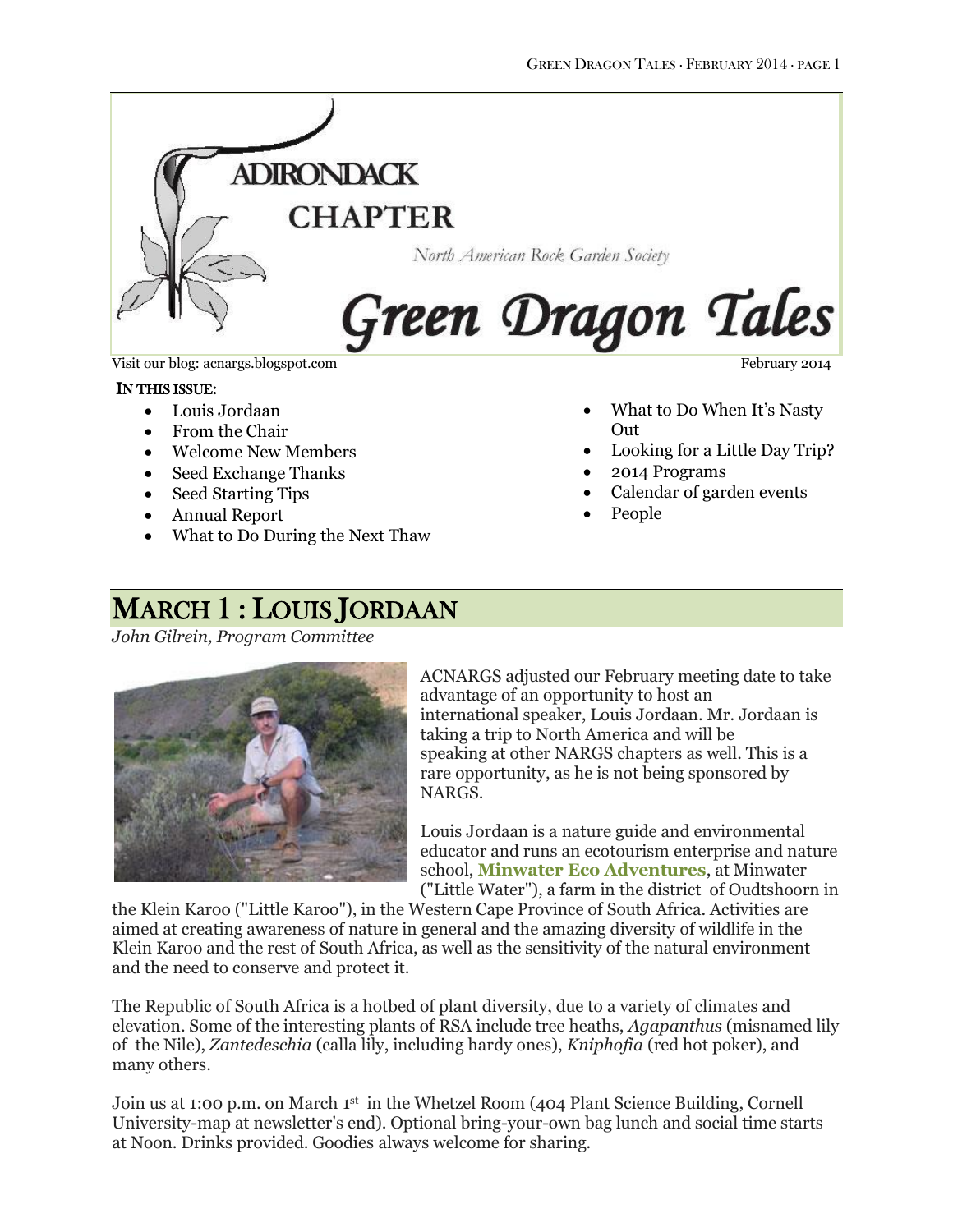## FROM THE CHAIR

*Carol Eichler*

It may be cold outside but ACNARGS is sizzling hot with plans for 2014. The Board (otherwise known as "Responsible People") met in January and, much like making garden plans in the offseason, we mapped out our hopes and dreams for the next 12 months.

The excitement begins with our very first speaker (note the change from our usual meeting date) coming from South Africa to broaden our knowledge of plants from that part of the world. The calendar notes the line-up of promising programs for the rest of the year.

You can anticipate our 3 plant sales/exchanges: the free seedling exchange in April and member only sale in August to be held at Buttermilk State Park, and the May sale as part of Cooperative Extension's Garden Fair. Our popular Plant-of-the Month sale will return in March.

Bill Stark and Mary Stauble have offered to host a trough-making workshop at their home in late spring when their candelabra primroses are in bloom (date TBD). We are also looking into garden tours – at least one day-trip and hopefully an overnight excursion as well. Our newsletter and website will bring you more details as they become available.

Meanwhile, the garden season has already started for those of us who participate in the NARGS Seed Exchange. Speaking of garden hopes and dreams, it all begins with sowing those little seeds! This seems like an appropriate place to thank everyone who helped out with our portion of the Exchange. We packaged 150 genera of the more than 3,500 that were donated. It boggles my mind to think about how many people are involved to make the seed exchange happen each year. I'm proud that our Chapter committed to be a part of it this year and will do so again with the 2014 Seed Exchange.

I hope you find the year as promising as we do. I expect to see you soon and often. Season's best,

### **Carol**

## WELCOME OUR NEW MEMBERS

*Mary Stauble*

Please welcome our new members! Jonathan Latham and Allison Wilson from Ithaca Carolyn Klass from Ithaca Cynthia Lunine from Ithaca who joined at our November meeting

## RENEW YOUR MEMBERSHIP PRETTY PLEASE

*Mary Stauble*

The ACNARGS membership year runs the calendar year. So, unless you've already renewed or you're a lifetime member (and we do have a few of those), your 2014 membership is due (Individual@\$10, Household@\$15, Business with business card listing@\$25). While it's true that our meetings are free and open to everyone, there are advantages to becoming a member: our members-only plants-of-the-month at discounted prices, 25% discount on May plant sale purchases, participating in the members-only plant sale in August and participating in the April members-only seedling exchange to name four – any one of which can easily recoup the cost of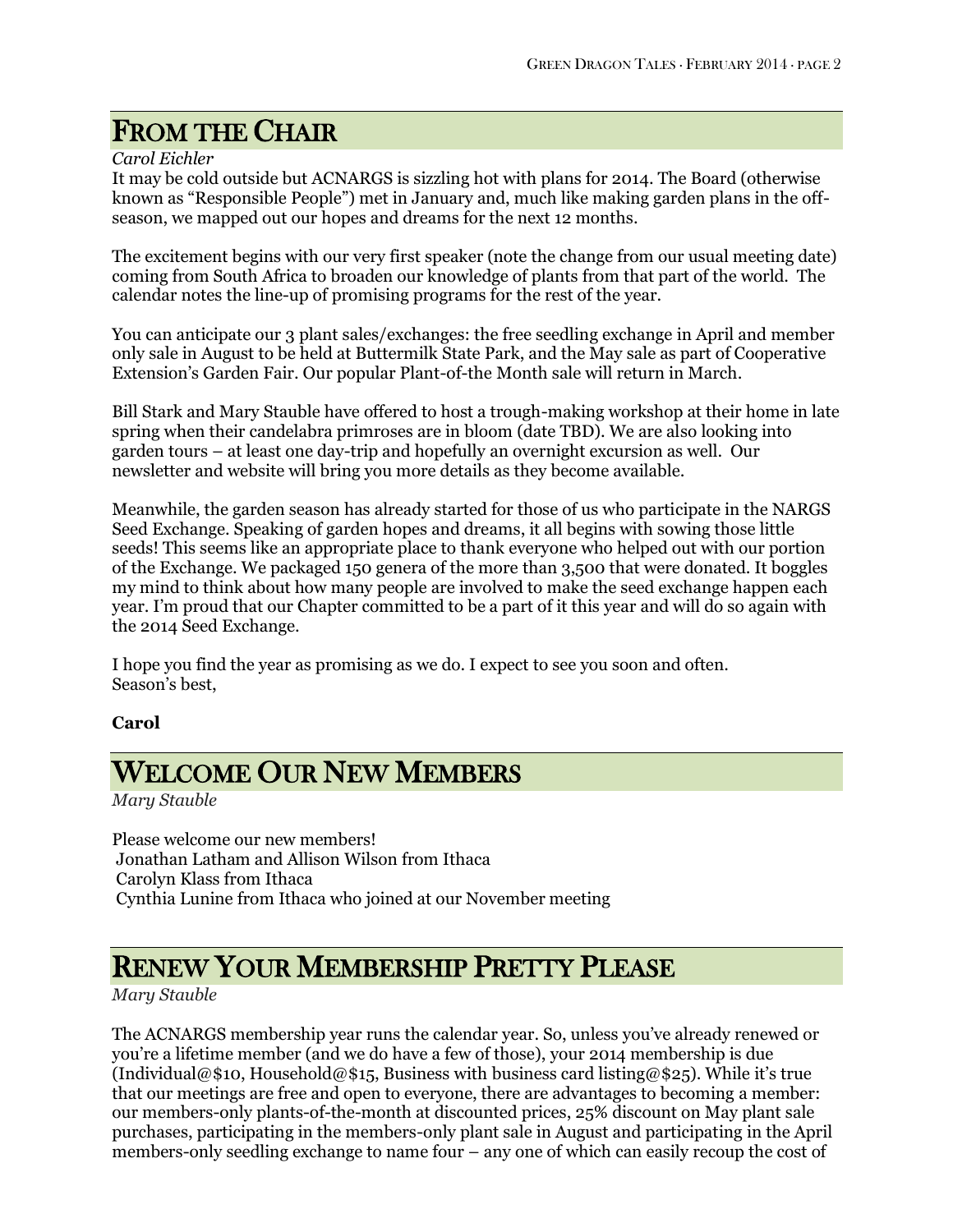your dues. Plus, you become part of our network of eclectic gardeners eager to become better ones.

So why delay? Print and complete the 2014 Membership form here

(**http://www.acnargs.org/join.pdf**). Questions? Contact Mary at **[mes2@cornell.edu](mailto:mes2@cornell.edu)**

## IT TAKES A VILLAGE TO EXCHANGE SEEDS

*BZ Marranca*

Thank you so much all of you who have volunteered their seeds, time and effort to this year's Seed Exchange. We all depend on your cheerful generosity in making this NARGS benefit happen. I can't emphasize enough how much your support means. Thank you all.

Support comes in many forms. From donors to repackagers to distributors to website gurus, so many people have helped. Laura Serowicz has done an amazing job yet again as intake manager, creating both seed lists and handling all aspects of the seed exchange. Eighteen US chapters and /or individual US members participated in repackaging seeds.

Potomac Valley chapter's Dick and Freddi Hammerschlag and Betty Anne Spar were in charge of the main round distribution. Their chapter did yeoman like work getting everyone's seeds picked and shipped in a very timely manner.

The surplus seed distribution was again handled by Siskiyou chapter, led by Leigh Blake, Jean Buck and Baldassare Mineo. We thank all of you for your excellent work.

Daniel Dillion and Ben Burr helped many people navigate our new ordering system.

And a special thank you to our own members who helped package seeds: Ellen Lane, Terry Humphries, David Mitchell, Dan Otis, Lee Nelson, Michael Loos, Debi Lampman, Camilla MacLeod, John Gilreiin, Christina Gomez, Harold Peachey, Pat Curran, Rosemarie Parker, Billie Jean Isbell, Carol Eichler, and Susanne Lipari.

Now that you have your seeds all sown, please keep in mind next year's seed exchange. I'm sure you all have fabulous plants you love to share with the rest of us. We'll be awaiting your contributions for the next seed exchange.

Happy growing!

## TIPS AND TRICKS TO SEED-STARTING

*Carol Eichler, Green Dragon Tales, February 2008 revised from Green Dragon, February, 2004*

While I make no claims to be an expert, I'd like to offer some tips and tricks from my own experience with growing plants from seed and more specifically from the NARGS seed exchange.

1. A sturdy four-shelf "workshop" shelving unit works well as a growing stand, is inexpensive, and provides a lot of growing space for small plants without taking up a lot of room. A sunny window simply does not supply enough light.

2. Use 2-row fluorescent shop lights – no need for the more expensive full-spectrum "plant" lights on the market. Mount them to the bottom of each shelf.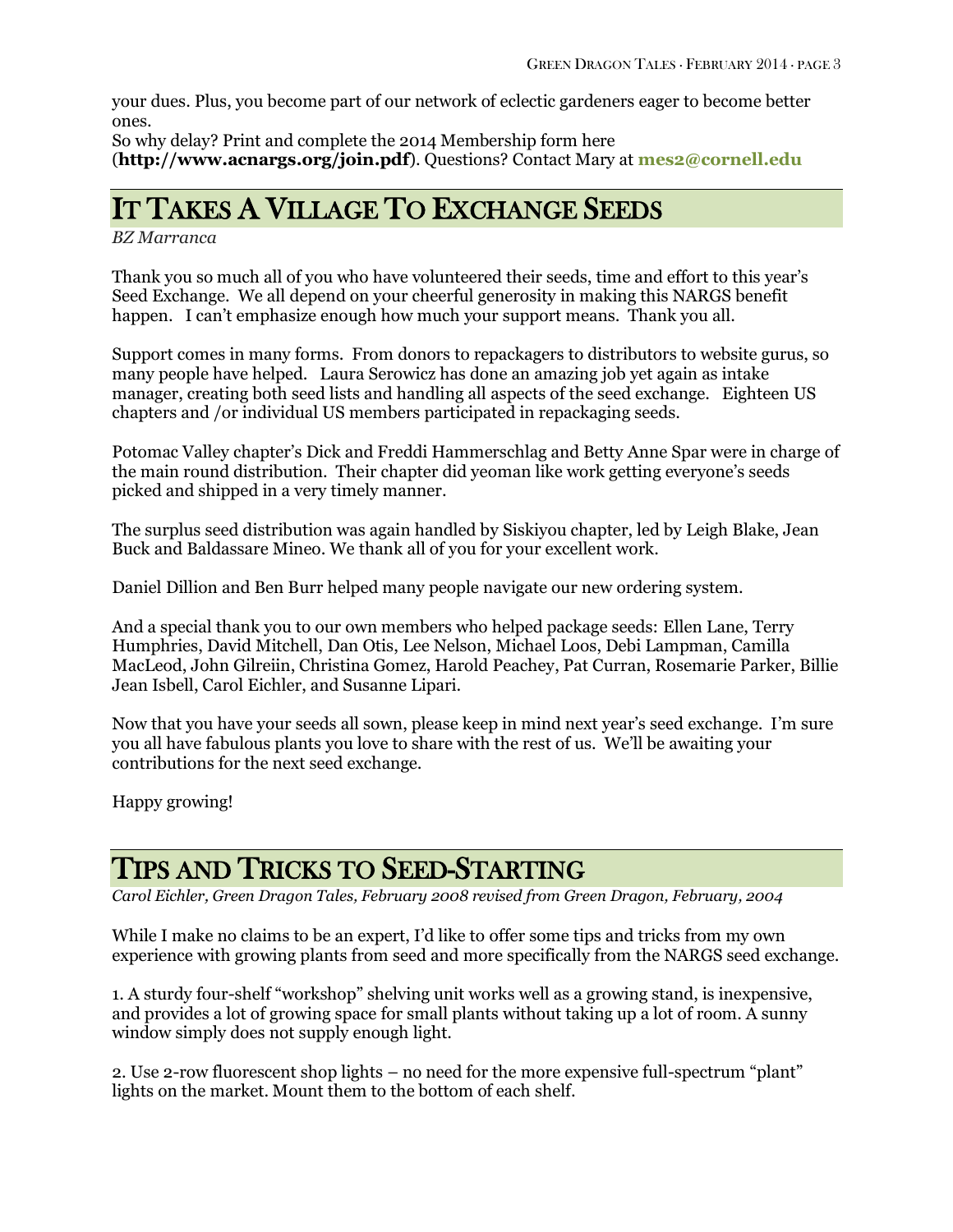3. I keep the lights on 24/7. It's just easier – a no-brainer. And it's especially helpful to guarantee that seedlings enjoy literally life-saving "sunshine" as they emerge. They can get weak and leggy if they're deprived of this early light.

4. Position the lights 3-4 inches from the top of the plants. Hang them from the shelving with a chain to allow you to adjust the distance from the plants as they grow.

5. For potting medium you can't beat commercial seed starting soil mix. It holds moisture well – critical for seed germination, doesn't compact, and it helps promote vigorous root growth.

6. I fill small pots  $-$  4-inch is my preferred size– with potting medium to about  $1/4$  inch from the top. I like to sow the seeds in rows. The "organization" makes it easier for me to handle small seedlings at transplant time. However, this may not be possible with really small seeds. Again the pot size allows plenty of space for root growth. These individual pots are then placed into plant trays. Be sure to label your pot with plant name and date.

7. I don't cover small seed but do pat them firmly into the soil so there is good contact. Then, I mist over the top, In the past I have layed a sheet of plastic over the tray to help keep the soil constantly moist but have found this tricky to navigate. Instead, I now buy a plastic cover that's made to fit over the plastic plant tray and it has worked beautifully.

8. I check once or twice a day to see what needs tending. Water? I mist to avoid overwatering which seems to be my biggest pitfall. Have seedlings emerged? I cheer. Do the lights need to be raised? Does anything need to be transplanted?

9. When seedlings are ready to transplant (first true leaves appear), I switch to a gritty soil mix that alpines prefer – adding coarse sand or perlite whatever I have on hand – to commercial soil-less mix, operating on the premise that this medium is still a temporary home for the plant. 10. I transplant to 2-inch pots and can fit 2 dozen or more into a tray.

So what do I do with the pots of seed which haven't germinated? I know some alpine seed can takes months to years to germinate as well. I dutifully to care for them, take them outdoors when the weather allows, and let nature take over (with no success, I might add). For now, I'm content to play the odds and go the easy route. I am rewarded with enough success that I have more plants than I know what to do with. I bring the excess to the Chapter seedling exchange and that problem is quickly solved!

#### SEED GERMINATION REFERENCES

Growing from seed this winter? These websites has fairly extensive seed germination information:

### **[Tom Clothier's Garden Walk and Talk](http://tomclothier.hort.net/)**

#### **[Ontario Rock Garden Society Seed Germination Index](http://webhome.idirect.com/~jehan/Information/orgsseedx.htm) [The Seed Site](http://theseedsite.co.uk/)**

The definitive work of course is Norman C. Deno's "Seed Germination Theory and Practice, 2nd edition" and his First and Second Supplements. They are available for free public access through the USDA National Agriculture Library.

**[Seed Germination Theory and Practice, Second Edition \(pdf\)](http://naldc.nal.usda.gov/download/41278/PDF) [SGT&P First Supplement \(pdf\)](http://naldc.nal.usda.gov/download/41279/PDF) [SGT&P Second Supplement \(pdf\)](http://naldc.nal.usda.gov/download/41277/PDF)**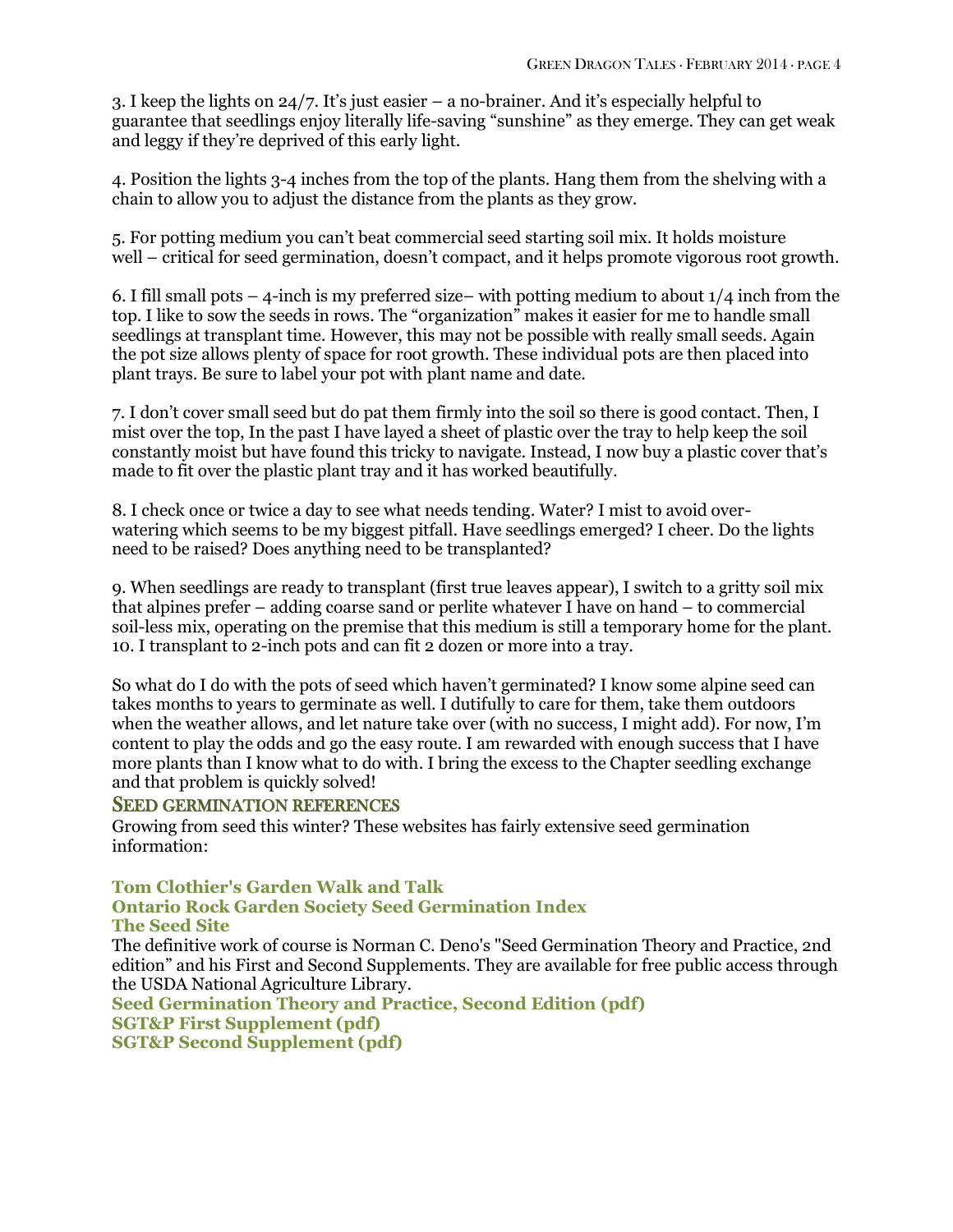# 2013 WAS A VERY GOOD YEAR: THE ANNUAL REPORT OF ACNARGS

While my "Chair" comments were mostly looking forward, I want to take a moment to reflect on ACNARGS' past year as a report to our membership. Overall, I see a strong Chapter with both an engaged membership and a stable financial base.

### PROGRAMS

Our 5 speaker meetings typically attracted between 35 and 40 attendees – almost half our membership. Because we keep records, I can state that compared with other years this is a very high attendance number. We know that attendance is affected by the speakers we book as well their topics thus we are committed to  $-$  and have the financial means to  $-$  continue to attract knowledgeable speakers on a variety to topics that encompass our Chapter mission. Our meetings are always free and open to the public and, in fact, are a great source for recruiting new members.

We also consider workshops and garden trips to be part of our programs. We held a greenwood propagation workshop in partnership with Cooperative Extension. We also sponsored a twonight trip to the Delaware Valley Area in (their) spring. Both were well attended. We didn't manage any formal day trip but members were invited to the Stark/Stauble garden to be inspired by their *Primula japonica* in bloom.

### **MEMBERSHIP**

We had a total of  $77$  members at the conclusion of the year. While our membership has been higher in the more distant past, the quality rather than the quantity of membership may be more important.

We gained eleven new members which helped keep our total membership number stable, even though some members did not renew (usually for understandable reasons). We have to acknowledge that our membership is aging and that we need to be vigilant in attracting new members – of all ages. Do new members renew their membership? For the most part "yes," however all of us could do a better job of making new members feel welcome to ensure that they renew. Retention is important.

Our May plant sale, aside from being our principle fundraiser for the year, raises our visibility in the community and has become another important way to recruit new members.

I thank those of you who may have encouraged your garden friends to join our Chapter. We all must continue to do so. I always say to my friends, (and I've not been the first to say this) "if you want to become a better gardener, you should join our rock gardening Chapter."

### PLANT SALES

We offer ample opportunity to introduce our members to rock garden and other plants. Our free seedling exchange allows members to try growing plants not widely available in the trade. Our member-discounted May plant sale, Plant-of-the-Month, and our members-only August sale again make a wide range of plants available. And let's not forget the plants given away as door prizes. Thank you to those who donated plants, bought plants, or both! Plants are us!

### **NEWSLETTER**

The ten issues of *Green Dragon* that you receive each year serves to link us all, whether or not you're able to attend a meeting or other activity. While Kathy Purdy is the editor who puts it all together with flair, for each issue we rely on a number of contributors.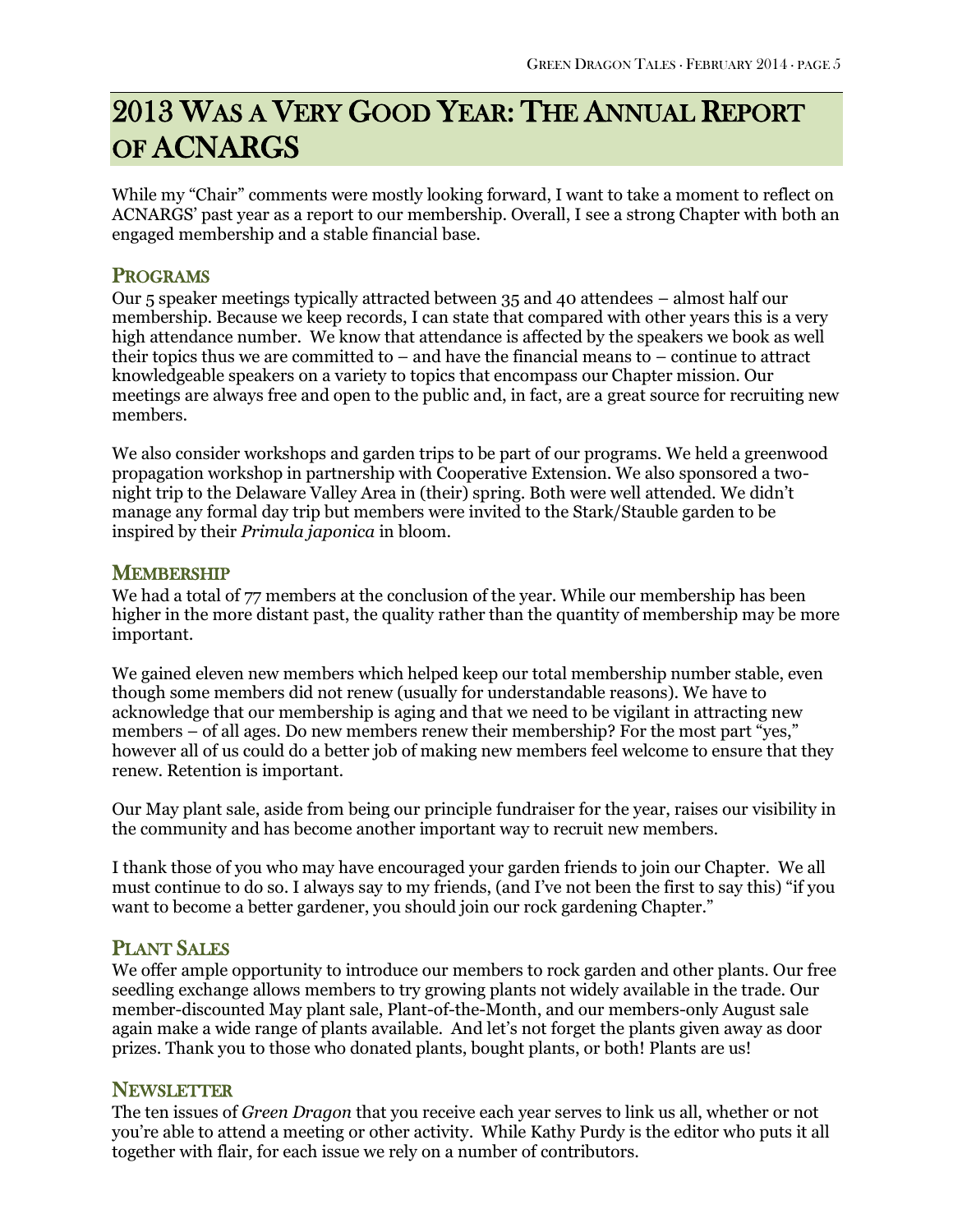### FINANCIAL

While we do get some income from membership dues, it is our plant sales that raise the money that pays good speakers that entices people to join that keeps our Chapter going. It is all connected! For anyone who would like specific number amounts we are happy to supply them. For those who aren't "numbers people" suffice it to say we ran a surplus of income over expenses last year and, over the years, have built a "healthy" reserve fund to even out any years where the reverse is true.

### **LIBRARY**

We have been acquiring a number of gardening books and at this point a very loose honor system for checking them out. Currently they are stored by member Craig Cramer in his office in the Plant Science Building and carted to each speaker meeting (along with a number of other ACNARGS boxes of materials). This is a less-than-perfect arrangement and we've been hoping for a more permanent, yet accessible, space to store the books. Any ideas?

### WURSTER GARDEN

Do you realize how unusual it is for a local NARGS Chapter to have a public garden space? I continue to be amazed by the commitment from past members to build this garden. The garden is beautiful. David Mitchell has assumed primary responsibility for maintaining the garden, along with a handful of now-and-again volunteers. After years of good intentions the garden is in need of more attention. With the kind of garden resolve so common at this time of year, we plan to schedule some workdays this season and look for your participation.

### **LEADERSHIP**

My last word is one of appreciation for our members on the Board – otherwise known as "Responsible People." They are the engine that drives this Chapter, the "make it happen" people. Some of them have served for a number of years. I like to believe that others will step up to fill these important positions in the future. I thank these people and you should too: John Gilrein, Nari Mistry, Mary Stauble, BZ Marrance, David Mitchell, Terry Humphries, Kathy Purdy, Pat Curran, and Craig Cramer.

## WHAT TO DO DURING THE NEXT THAW

*Kathy Purdy*

It's been a roller-coaster winter and it's not over yet. But you know there will be thaws in between storms, so why don't you take advantage of them to…

**Observe where the snow melts first.** In fact, take pictures of those spots in your garden. This is useful information when it comes time to order bulbs to plant in the fall. Your earliest blooming bulbs and other early-blooming plants will bloom a bit earlier in the spots where the snow melts first.

**Prune.** It's really the best time to do so, even for spring-flowering shrubs. Oh, sure, you will lose the blooms on those branches, but you've spared the shrub putting energy into a branch that you're just going to lop off. And you may be able to force the branches that you cut.

**Start seeds that need stratification.** Okay, you really don't need to wait for a thaw to do this. But if, like me, you put them outside to stratify (sometimes called winter-sowing) and not in the refrigerator, it's more pleasant to set them out during a thaw. Nan Ondra has a great **[outdoor seed starting guide](http://hayefield.com/2013/02/15/the-science-of-seed-germination/)** online.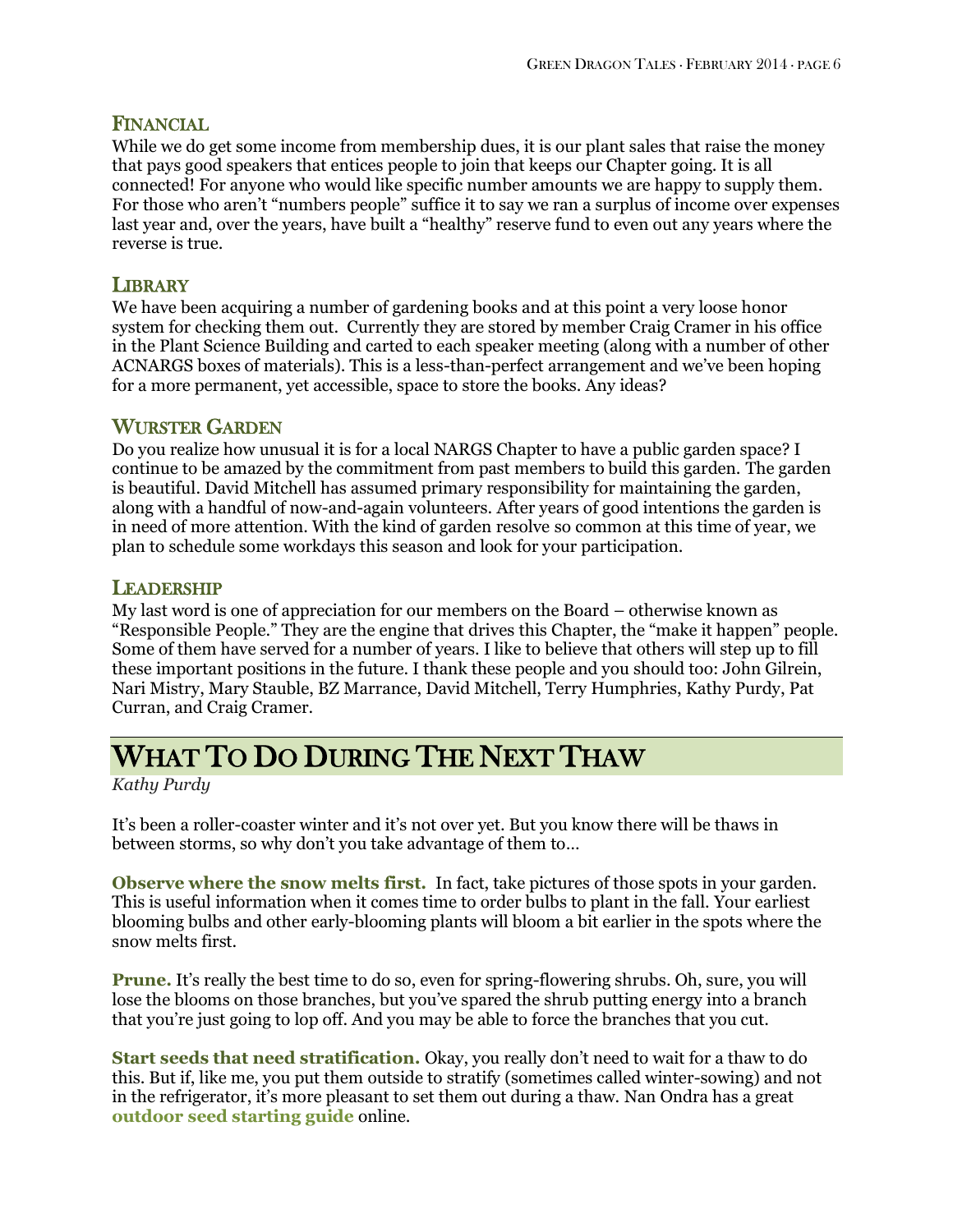# WHAT TO DO WHEN IT'S NASTY OUT

*Kathy Purdy*

Define nasty however you want to--too cold, too windy, too wet, too snowy, too icy—when the weather dictates that you remain inside, there are still gardening things to do, such as …

**Browse catalogs, print and online.** It doesn't really matter if you buy anything, does it? It still helps take you to a greener place. But if I may make a suggestion? Use a spreadsheet to record what you do order, and include a column for Where to Plant. Then when the order arrives, and you invariably scratch your head and mutter, "*Where* was I going to put *that*?" you can consult your spreadsheet and get an answer. Whether or not it is a *helpful* answer depends a lot on how delirious you were from cabin fever when you placed the order.

**Ponder and revise your landscape as seen from the windows.** What can you do to make the view more interesting? "Plant more evergreens" is not the only answer, not by a long shot. **Prairie Winterscape: Creative Gardening for the Forgotten Season** has a lot more ideas.

**Sow seeds indoors.** Read Carol's article elsewhere in this newsletter for tips.

**Broaden your horizons.** Read an interdisciplinary garden book. Not a how-to, but one that combines plants and some other area of study, such as history—or literature. Four books that came out recently about authors and their gardens are **Beatrix Potter's Gardening Life**, **One Writer's Garden: Eudora Welty's Home Place** plus **Tell about Night Flowers: Eudora Welty's Gardening Letters**, and **Virginia Woolf's Garden**.

## LOOKING FOR A LITTLE DAY TRIP?

*Kathy Purdy*

Ithaca has so much to offer in the way of gardening events, that I hesitate to suggest traveling out of town for one. But sometimes a change of scenery is just what the doctor ordered. If you are looking for a gardening day trip, especially before the gardening season gets under way, consider attending one of the lectures that the Franklin Garden Club is hosting. Franklin is about an hour and a half from Ithaca, off the Unadilla exit of I-88. You could stop for lunch at the recently renovated **[Sherwood Hotel](http://www.thesherwoodhotel.com/)** in Greene to break up your trip halfway. The lectures will be held at the Franklin Railroad & Community Museum, located at 572 Main St, Franklin, NY 13775, starting at 3pm, with light refreshments to follow. Donations are suggested.

#### The lecture series schedule:

February 22 – **Don Statham**, "The New Perennial Landscape Movement" Don Statham traces this international movement, from its founder, William Robinson, through the Arts & Crafts Movement with Jekyll, Johnson, and Sackville-West, to continental Europe and America with the contributions of Karl Foerster, Mien Ruys, Oehme Van Sweden, and finally, to the present day innovators Piet Oudolf, Tom Stuart Smith, Sarah Price and James Golden. Don is a garden consultant/designer/writer living in Delaware County. He writes a garden column for the Kaatskill Life magazine and has a **[garden blog](http://donstathamblog.com/)**. One of Don's gardens was **[featured in the NY](http://www.nytimes.com/2009/06/04/garden/04reno.html?_r=2&hpw&)  [Times](http://www.nytimes.com/2009/06/04/garden/04reno.html?_r=2&hpw&)**.

March 8 – **Kathy Purdy**, "Colchicums: Autumn's Best-Kept Secret"

March 22 – **[Sondra Freckelton](http://www.stewartstewart.com/artists/freckelton_sondra/)**, "Art and Garden Design"

April 12 – **Diana Hall**, "Inspiration in the Spring Gardens of England and France" April 26 – **[Deirdre Larkin](http://www.bbg.org/about/people/deirdre_larkin)**, "Herbs Into Weeds: Medieval Medicinals Naturalized in New York State"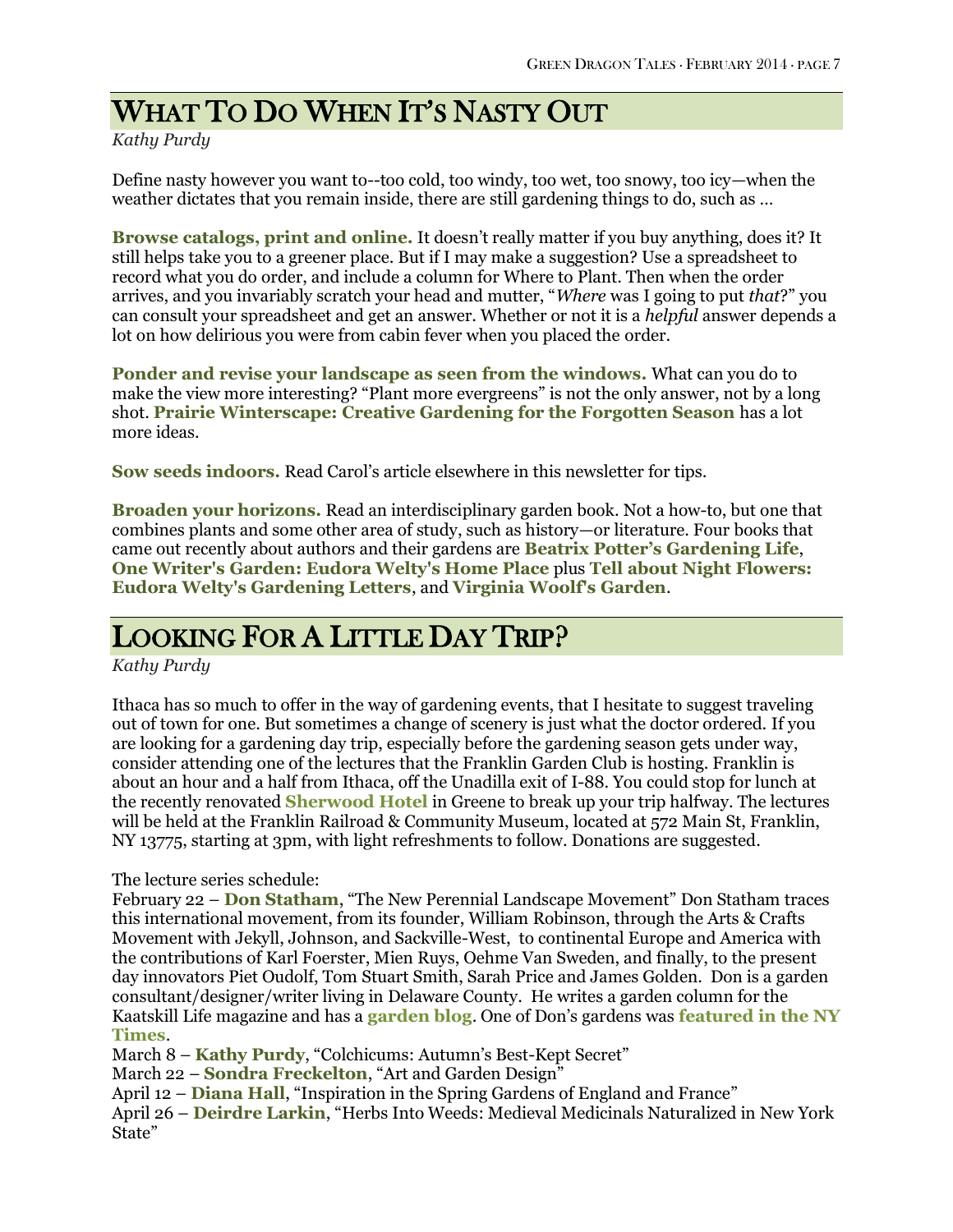May 17 – **Steve Whitesell**, "Bulbs For the Longest Possible Bloom Season" Steve is a member of the Manhattan Chapter of NARGS.

May 31 – **Mel Bellar**, "Fall and Winter Interest in the Landscape."

Many of the Franklin Garden Club's members are garden professionals from NYC who have relocated to the Catskills. To conserve space, I only gave the speaker bio for the first talk. Contact **[Kathy Purdy](mailto:kopurdy@gmail.com)** for a flyer with more details.

## 2014 PROGRAM PLANS

*Mark your calendars! Unless otherwise specified, all local events start with a brown bag lunch at noon with the program following at 1 pm, and take place at the Whetzel Room, 404 Plant Science Building, Cornell University, Ithaca, NY (see map on the last page).*

**March 1: [Louis Jordaan](http://www.minwater.co.za/home.php)**, *South Africa, a Diverse Natural Environment*. **March 15: [Harvey Wrightman](http://www.wrightmanalpines.com/)**, *Crevice Planting* **April 19: [Betsy Knapp](http://betsyknapp.wordpress.com/)**, *Trough Planting Demystified* **May 17:** look for us at the Ithaca Garden Fair and Plant Sale at the Ithaca High School. Members get a 25% discount! Plan on volunteering for part of your visit. **August 16:** Members-only plant sale and picnic. **September 20: [Judy Glattstein](http://www.bellewood-gardens.com/)**, topic to be determined **October 18: [Mike Kintgen](http://www.botanicgardens.org/users/mike-kintgen)**, *Rock Gardening*, and *Alpines of Colorado and Wyoming* **November 8:** John Gilrein, *A Tour of Newfoundland*

Details as we learn them will be included in future newsletters, our blog, **[acnargs.blogspot.com](http://acnargs.blogspot.com/)**, and our Facebook page, **[http://www.facebook.com/acnargs](http://acnargs.blogspot.com/)**.

### CALENDAR OF GARDEN EVENTS

#### **FEBRUARY:**

**Getting Started with Vegetable Gardening**, Tues. Feb. 18, 6:30-8:30 pm, Pat Curran, TCCE (this class will be repeated Wed. March 12, 7-9 pm, at the Groton Public Library)

**Natural History of coevolution between milkweeds and their insect herbivores**, Anurag Agrawal, Cornell, Wed. Feb. 19, 7pm, Finger Lakes Native Plant Society meeting, Unitarian Church Annex, 2nd floor

**The New Perennial Landscape**, Sat.Feb 22, 3pm, Don Statham, Franklin Garden Club Lecture Series, Franklin Railroad & Community Museum, Franklin, NY

#### **MARCH:**

**Plants of South Africa***,* Sat. March 1, 1pm, Louis Jordaan, Adirondack Chapter of the North American Rock Garden Society, Whetzel Rm., Plant Sci. Bldg., Cornell

**Community Beautification Training**, Mon. March 3, 6-8:30 pm, TCCE (Tompkins County) **Native Plants Conference**, March 7-8, Ithaca, see Plantsmen Nursery website for details **For the Birds! Garden Design to Create Bird-Friendly Habitats***,* Fri. March 7, 5-8 pm, Borg Warner Room at Tompkins County Public Library

**Community Supported Agriculture Fair***,* Sat. March 8, 12-3 pm, Boynton Middle School cafeteria

**Colchicums: Autumn's Best-Kept Secret**, Sat., March 8, 3pm, Kathy Purdy, Franklin Garden Club Lecture Series, Franklin Railroad & Community Museum, Franklin, NY

**Introduction to Seed Saving***,* Tues. March 11, 6:30-8:30 pm, Chrys Gardener, TCCE

**Getting Started with Vegetable Gardening***,* Wed. March 12, 7-9 pm, Groton Public Library, 112 E. Cortland St., Groton

**Intro to Maple Sugaring with Sapsquatch**, Thurs. March 13, 6-8 pm, TCCE **Clay Crevice Planting***,* Sat. March 15, 1pm*,* Harvey Wrightman, Adirondack Chapter of the North American Rock Garden Society, Whetzel Rm., Plant Sci. Bldg., Cornell

**Community Beautification Training**, Tues March 18, 6-8:30 pm at TCCE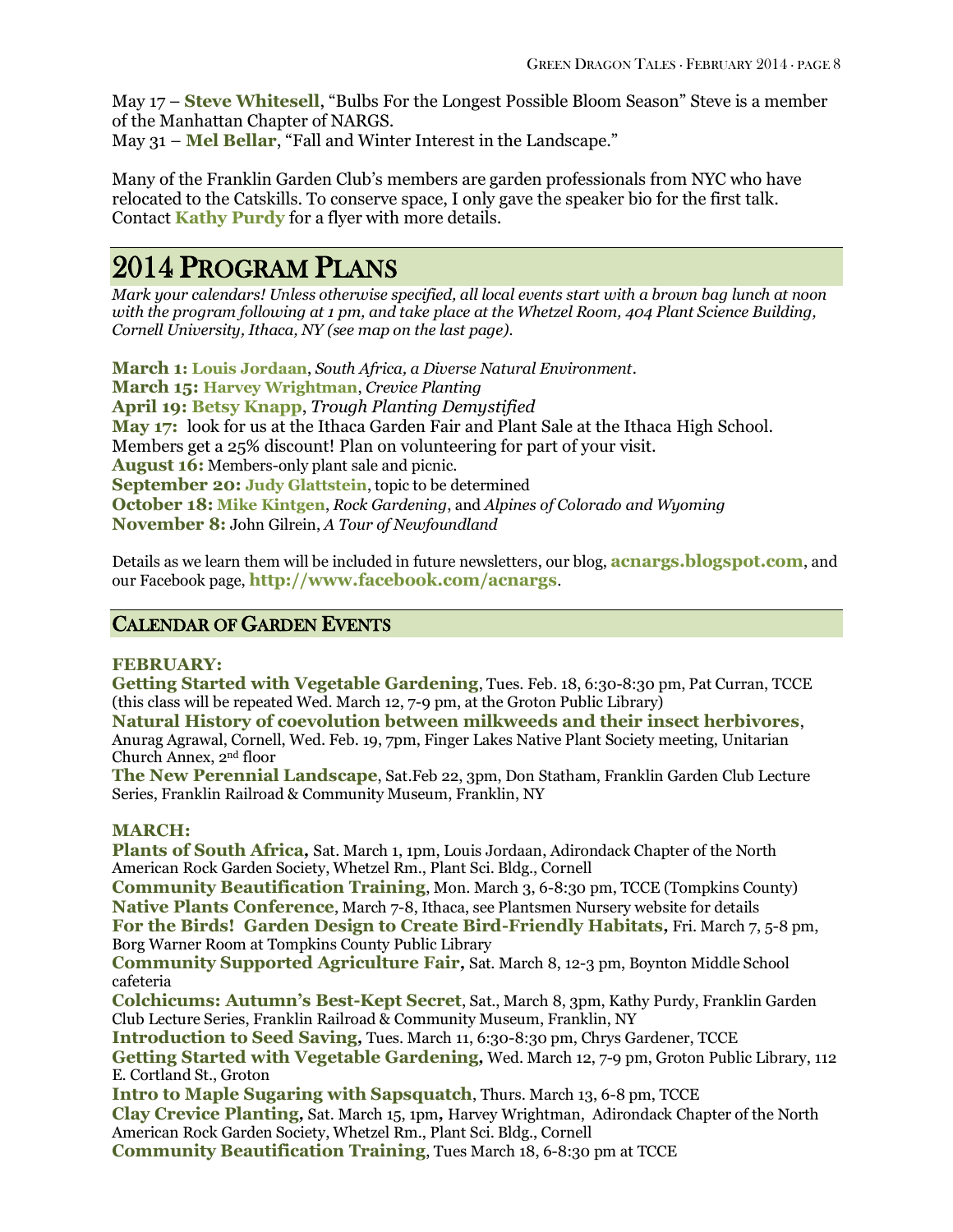**Botanical Travels from Coast to Coast***,* Wed. March 19, 7 pm, David Brandenburg of the Dawes Arboretum in Ohio, Finger Lakes Native Plant Society, Unitarian Church Annex, 2nd floor

**Garden Conservancy Open Gardens**, Hitch Lyman's Snowdrops March 22, 10-4, See Garden Conservancy website for details.

**Art and Garden Design**, Sat. March 22, 3pm, Sondra Freckelton, Franklin Garden Club Lecture Series, Franklin Railroad & Community Museum, Franklin, NY

**Nearby Gardens You Must See! Travel Slide Show**, Sat. March 22, 2:00-3:30 pm at TCCE, Carol Eichler of the Adirondack Chapter of the North American Rock Garden Society

**High Tunnel Hoophouse Tours***,* Sun. March 23, two sessions, either 11am-12 noon, or 12:45-1:45 pm, Lansing area

**Spring Into Gardening***,* Sat. March 29, 9am-4pm, TCCE, one day-event on the theme of Gardening and Climate Change: complete schedule coming soon

**Worm Composting Class**, Sat. March 29, time TBA, TCCE

**Restoring Neglected Apple Trees***,* Sun. March 30, 1-4 pm, Akiva Silver, Twisted Tree Farm, register at **[akivasilver@yahoo.com](mailto:akivasilver@yahoo.com)**

#### **APRIL:**

**Great Trees for Your Landscape***,* Wed. April 2, 6:30-8:30 pm, Pat Curran, TCCE **Citizen Pruner Training**, Mon. April 7, 21, and 28, 7-8:30 pm, TCCE, see Earthkeeper for details **AgStravaganza!** Sat. April 5, 10-3, see Earthkeeper for details

**High-Density Crops for Your Garden,** Tues. April 8, 6:30-8:30 pm, TCCE

**English and French Gardens**, Sat. April 12, 3pm Diana Hall, Franklin Garden Club Lecture Series, Franklin Railroad & Community Museum, Franklin, NY

**Insect Pests in the Home, and How to Cope!** Tues. April 15, 6:30-8:30 pm, Carolyn Klass, **TCCE** 

**"Giving" Trees**, Akiva Silver , Wed. April 16, 7pm, Finger Lakes Native Plant Society, Unitarian Church Annex, 2nd floor

**Trough Planting Demystified**, Betsy Knapp, Sat. April 19, 1 pm, Adirondack Chapter of the North American Rock Garden Society, Whetzel Rm., Plant Sci. Bldg., Cornell

**Beautiful Shrubs & Vines,** Mon. April 21, 6:30-8:30 pm, Pat Curran, TCCE

**Grow Your Own Spuds***,* Thurs. April 24, 6:30-8:30 pm, 4H Acres

**Herbs Into Weeds**, Sat. April 26, 3pm, Deirdre Larkin, Franklin Garden Club Lecture Series,

Franklin Railroad & Community Museum, Franklin, NY

**Earth Day**, date TBA

**Compost Fair & 4-H Duck Race**, Sun. April 27, 12-4pm, TCCE

#### **MAY:**

**Keeping Critters out of Your Garden***,* Thurs. May 1, 6:30-8:30 pm, 4H Acres **Gorgeous Perennials for Your Garden***,* Tues. May 6, 6:30-8:30 pm, Pat Curran, TCCE **Dividing Daylilies & Other Perennials***,* Wed. May 7, 6:00-8:00 pm, Pat Curran, TCCE

#### **>>Garden Fair Plant Sale, Sat. May 17, 9am-2pm – SAVE THE DATE!!!<<**

**Bulbs For the Longest Possible Bloom Season**, Sat. May 17, 3pm, Franklin Garden Club Lecture Series, Franklin Railroad & Community Museum, Franklin, NY **Discovering New Life in Great Smoky Mountains National Park***,* Wed. May 21, 7pm, Finger Lakes Native Plant Society, Unitarian Church Annex, 2nd floor

#### **GARDEN SHOWS/EVENTS in 2014:**

**CNY in Bloom**, Syracuse, no show in 2014 **Philadelphia Flower Show**, March 2-9, 2014 **Gardenscape Flower Show, Rochester:** No show again this year; sale of the Henrietta Dome dragged on long enough that no show could be planned for 2014 **Plantasia Garden & Landscape Show**, March 20-23, 2014, Fairgrounds Event & Expo Center in Hamburg, NY **Lilac Festival**, Rochester NY, May 9-18, 2014